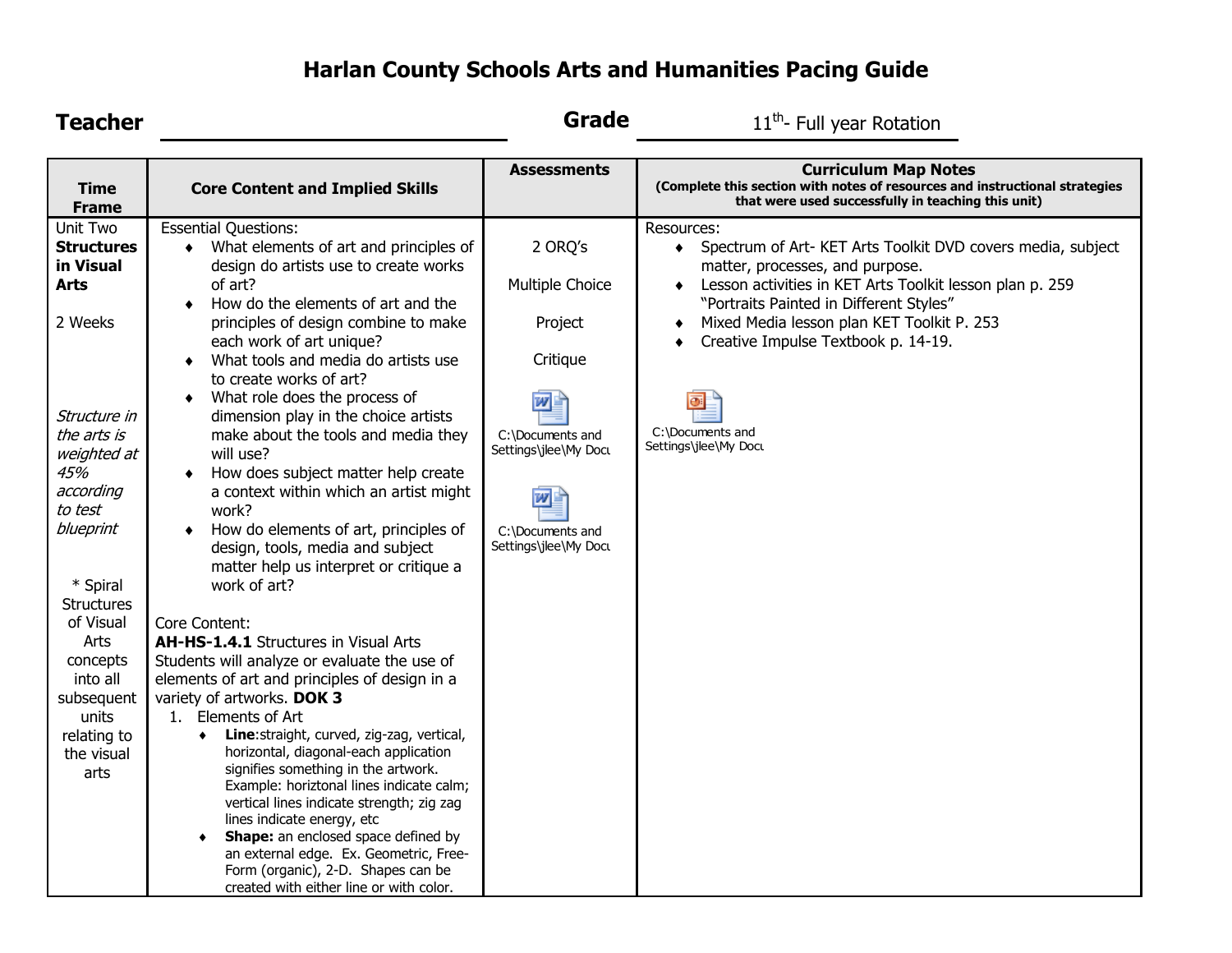|    |   | <b>Color Theory: Triadic colors are</b>        |  |
|----|---|------------------------------------------------|--|
|    |   | high-energy colors that are found by           |  |
|    |   | choosing three colors that are                 |  |
|    |   | separated by 120 degrees on the color          |  |
|    |   | wheel; Complimentary- Colors across            |  |
|    |   | from each other on the color wheel;            |  |
|    |   | Analogous- Colors adjacent to each             |  |
|    |   | other on the color wheel                       |  |
|    |   | <b>Form:</b> 3-D artwork that has width,       |  |
|    |   | depth, height and encloses volume.             |  |
|    |   | <b>Space: Positive (space of the subject)</b>  |  |
|    |   | matter of the art) Negative (area              |  |
|    |   | surrounding an image in a work of art);        |  |
|    |   | Perspective-one point linear                   |  |
|    |   | (Perspective is the system of                  |  |
|    |   | representing 3-D objects on a 2D               |  |
|    |   | surface, giving the illusion of depth in       |  |
|    |   | space. One point linear perspective            |  |
|    |   | deals with drawing from a horizon and          |  |
|    |   | a vanishing point in order to achieve          |  |
|    |   | the effect of distance. Two-Point Linear       |  |
|    |   | Perspective involves the use of two            |  |
|    |   | vanishing points; Ariel Perspective-           |  |
|    |   | Uses color and value changes to get the        |  |
|    |   | effect of distance; Atmospheric                |  |
|    |   | Perspective-The use of aerial                  |  |
|    |   | perspective in nature                          |  |
|    |   | Value: The degree or quality of                |  |
|    |   | lightness (tint= add white) and                |  |
|    |   | darkness (shade= add black) of a color.        |  |
|    |   | Example: Pink is a tint of red. Crimson        |  |
|    |   | is a shade of red.                             |  |
| 2. |   | Principles of Design                           |  |
|    | ٠ | <b>Repetition:</b> repetition of an element of |  |
|    |   | art to achieve balance and harmony             |  |
|    |   | Pattern: repetition of an element of art       |  |
|    |   | to achieve decoration or ornamentation         |  |
|    |   | <b>Balance:</b> The visual equalization of     |  |
|    |   | elements in a work of art.                     |  |
|    |   | symmetrical/asymmetrical; radial               |  |
|    |   | <b>Emphasis:</b> the part of the work that is  |  |
|    |   | dominant. Focal Point                          |  |
|    |   | Contrast: Black/White; Rough/Smooth            |  |
|    |   | <b>Rhythm:</b> The use of elements to          |  |
|    |   | create the effect of movement                  |  |
|    |   | Proportion: The size relationships of          |  |
|    |   | the different components of a work of          |  |
|    |   | art.                                           |  |
|    |   | <b>Movement:</b> Art elements combined to      |  |
|    |   |                                                |  |

## [http://www.sanford](http://www.sanford-artedventures.com/create/tech_2pt_perspective.html)[artedventures.com/create/tech\\_2pt\\_perspective.html](http://www.sanford-artedventures.com/create/tech_2pt_perspective.html) online site for teaching one and two point perspective



## Example of Atmospheric Perspective

<http://www.artlex.com/ArtLex/a/aerialperspective.html> online site with definition and examples of aerial/atmospheric perspective.

<http://www.mos.org/sln/Leonardo/LeonardosPerspective.html> Interactive site where students learn how Leonardo Da Vinci used perspective in his drawings and paintings

Students will create a vocabulary notebook where all terms are defined, illustrated, and an example provided. Students will utilize Elements and Principles of Art Poster (To be scanned into map so all teachers can access)

Students will evaluate the use of line, shape, form, texture, space, value, and color. Students will analyze a work of art to determine its perspective and be able to justify their determination using art terminology correctly.

Students will analyze a work of art according to value in terms of lightness and darkness and tints and shades.

Students will analyze color theory concepts in works of art.

Students will observe and create artworks using a variety of media and processes.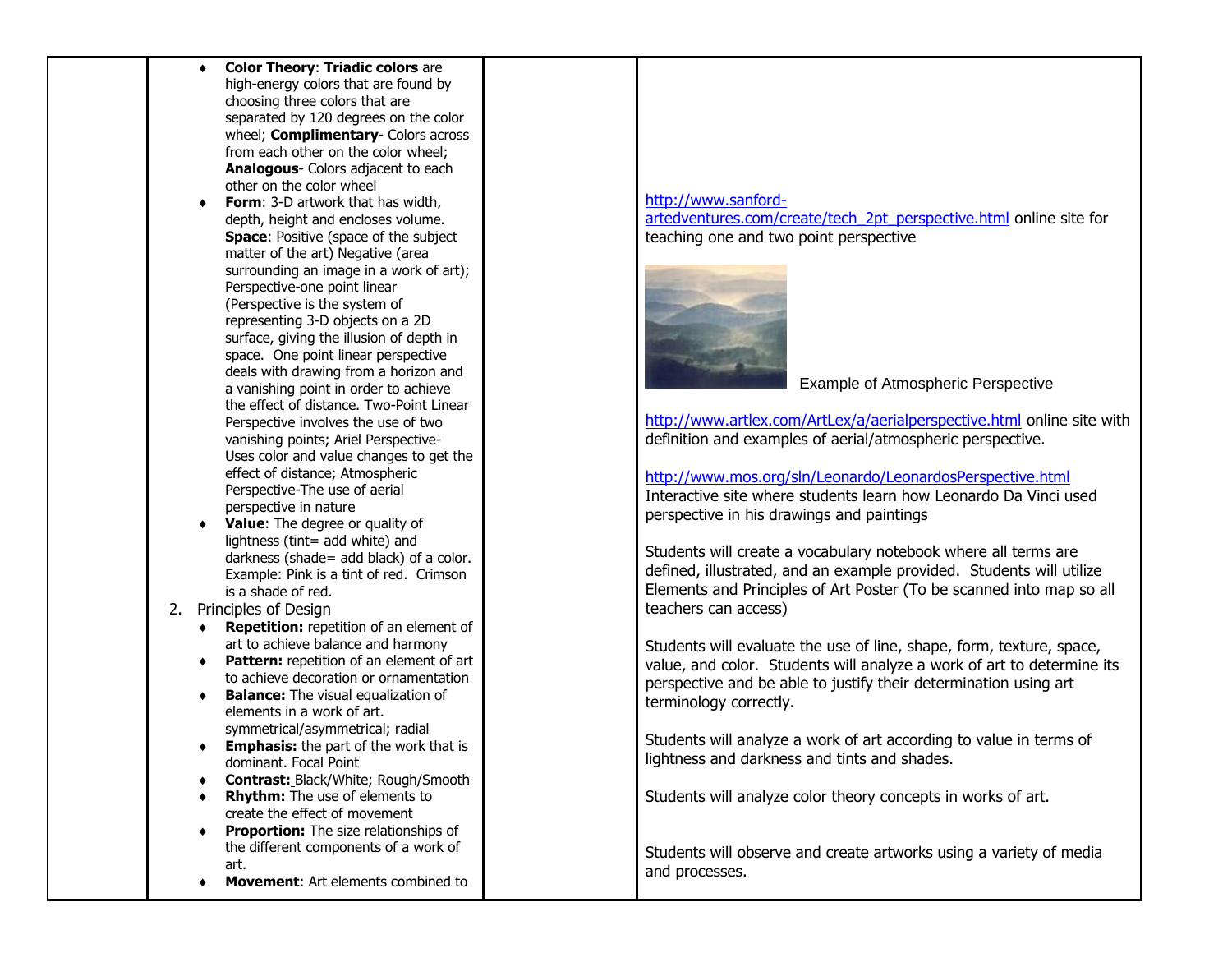| create the look of action or to cause the        |  |  |
|--------------------------------------------------|--|--|
| viewer's eye to sweep over the artwork.          |  |  |
| <b>Variety</b> – A way of combining art          |  |  |
| elements to achieve intricate and                |  |  |
| complex relationships to increase visual         |  |  |
| interest                                         |  |  |
| <b>Unity-</b> The visual quality of oneness or   |  |  |
| wholeness                                        |  |  |
| Media (plural) Medium (Singular)<br>3.           |  |  |
| Materials used to create works of art            |  |  |
| 4. Art Processes- either 2-D or 3-D              |  |  |
| <b>Subject Matter-</b><br>5.                     |  |  |
|                                                  |  |  |
| • Representational                               |  |  |
| Landscape<br>$\circ$                             |  |  |
| Portrait<br>$\circ$                              |  |  |
| Still life<br>$\circ$                            |  |  |
| Nonrepresentational                              |  |  |
| o Abstract                                       |  |  |
| Non-objective<br>$\circ$                         |  |  |
| <b>Implied Skills:</b>                           |  |  |
| Students can evaluate the use of line, shape,    |  |  |
| form, texture, space, value, and color.          |  |  |
| Students will be able to critique a work of art  |  |  |
| in terms of perspective and determine if it is   |  |  |
| aerial, atmospheric, or two-point linear         |  |  |
| perspective. Student will be able to analyze a   |  |  |
| work of art to determine its perspective and     |  |  |
|                                                  |  |  |
| be able to justify their determination using art |  |  |
| terminology correctly.                           |  |  |
|                                                  |  |  |
| Students will be able to analyze a work of art   |  |  |
| for its value. They will be able to critique     |  |  |
| value in a work of art in terms of lightness     |  |  |
| and darkness and tints and shades.               |  |  |
|                                                  |  |  |
| Students will have an in-depth knowledge of      |  |  |
| color theory and will be able to apply that      |  |  |
| knowledge in terms of analysis and criticism.    |  |  |
|                                                  |  |  |
| Students will be exposed to a variety of media   |  |  |
|                                                  |  |  |
| and processes through both observation and       |  |  |
| creation of various artworks.                    |  |  |
|                                                  |  |  |
| Students will be able to analyze the use of      |  |  |
| elements, principles, media, subject matter,     |  |  |